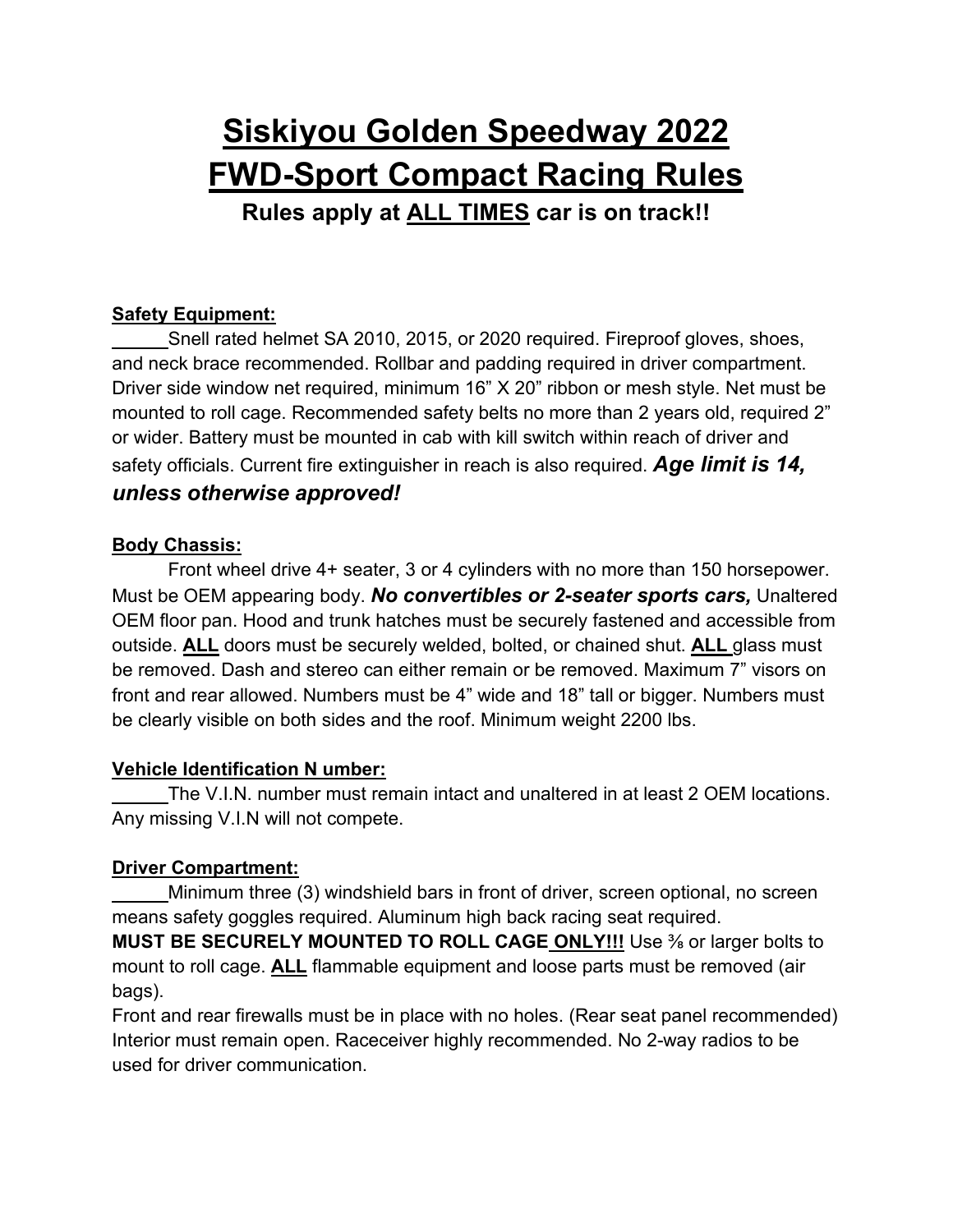**FUEL SYSTEM.** Must be complete OEM system if tank is located in front of rear axle. If tank is behind rear axle, it must be replaced with a maximum 8- gallon fuel cell located and mounted in trunk. Minimum one-inch square tubing and 2-2-inch straps mounting tank. A fire wall between driver and tank must be installed if using fuel cell, as well as a non-spill and cut off switch.

# **Suspension and Steering:**

Removable steering wheel recommended. No center steering. Must remain OEM column. Springs and shocks must remain in stock location. Adjustments ok (aftermarket springs ok if fitted properly) Clamps and rubber pucks ok. *Any mods must be safe and approved.* No more than 3-degree camber.

### **Tires and Wheels:**

**13,14,15,16 in'' steel wheels only**. No more than 8" wide. Passenger car tires only min 60 series. *NO mud or snow tires (studded type).* Racing tires and alterations ok.

#### **Brakes:**

Brakes must be OEM and operative at all wheels! No brake shut off or bias adjuster.

# **Exhaust:**

Stock manifold or header ok. Exhaust must extend past the driver and must include at least one muffler.

# **Battery:**

Must be mounted in driver compartment. Must be securely mounted with metal strapping with positive terminal protected. (Recommended marine battery box) Car must start unaided or start in the back of the pack during race.

#### **Engine Compartment:**

Engine and radiator must be OEM in stock location for that year, make, and model. May use solid engine mounts or chains. Engine and components must match and be OEM for that year, make, and model of the car used and must match V.I.N.

Must be OEM crank, rods, valve sizes, stroke, head etc. **NO** racing heads. **NO**  high performance or sports car engines. **NO** superchargers or turbos, or rotary engines. **NO unapproved alterations allowed!!!**

# **Transmission:**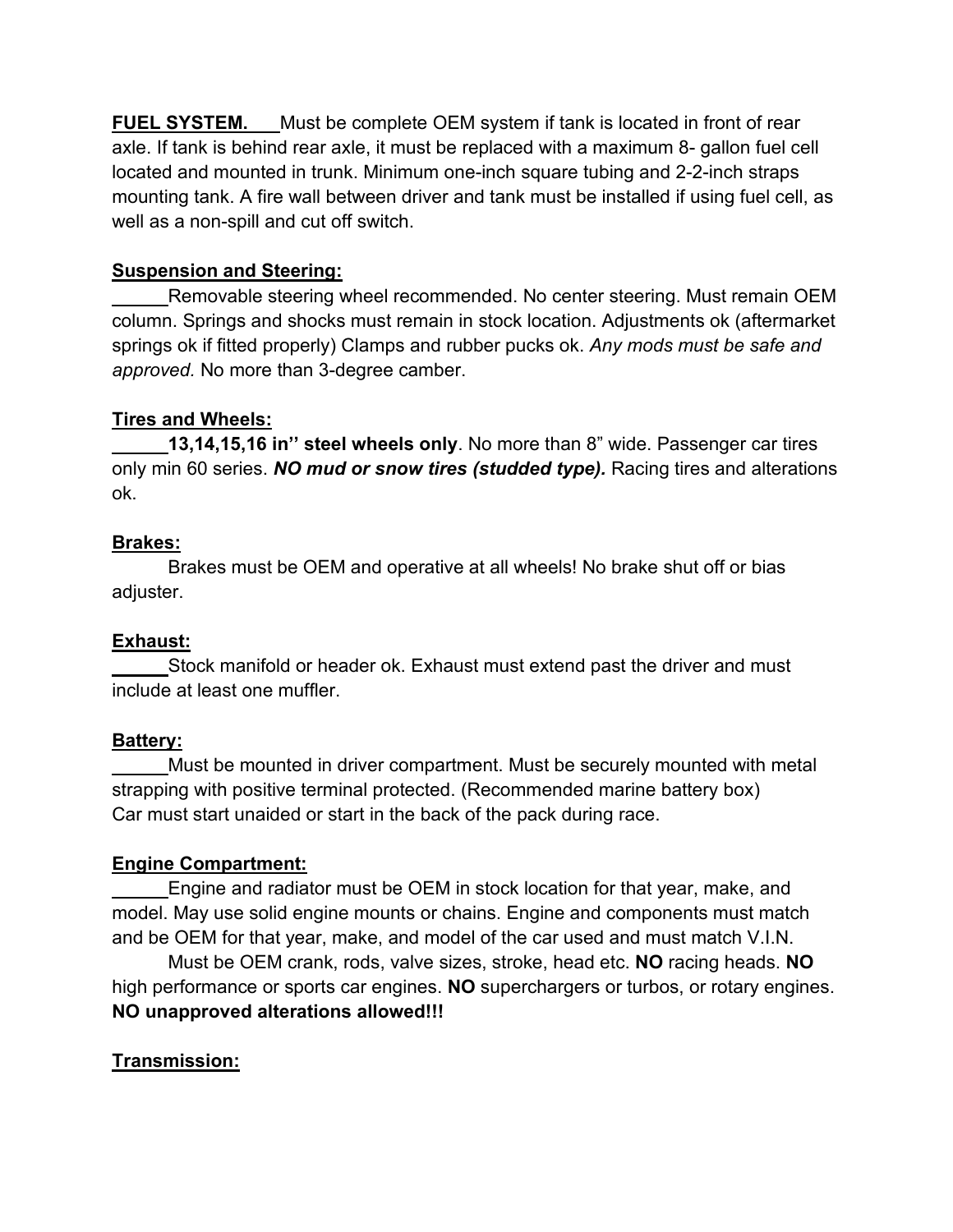Transaxle must be OEM for make and model used. Manual to auto swaps ok if same model is used. Must be unaltered and operate in every gear. Flex plate, flywheel, clutch assembly, and torque converter must remain unaltered. *No trans coolers in driver compartment.*

### **Bumpers and rub rails:**

Rubber bumper covers must be in place and attached. Front and rear tow hooks **mandatory.** May have one bar horizontal- max 1.75" OD- tying front horns together ahead of radiator. One 1" bar may be added to protect the radiator. Must be behind bumper, no wider than OEM frame horns. Maximum 1" wide by 2" tall or Lexan rub rails allowed, bolted flush to body.

# **Rollcage:**

4-point roll cage full perimeter with rear down bars to trunk. Must use 1.5" OD with no less than 0.095 wall required. Dash bar required. Cage must be electrically welded and attached to floor pan with minimum 4"X4" 1/4 "steel plates. Bottom plates also required, and plates must be bolted together with minimum ⅜ bolts (4). **NO IRON, GALVANIZED PIPE, OR FITTINGS, SQUARE TUBING, BRAZING, OR Soldering ALLOWED. Gussets** should be at every 90 degree, or 2 opposite in each square

### **Door Bars:**

Driver side minimum 3 horizontal and 2 vertical. Passenger side minimum 2 horizontal, 2 vertical (or one diagonal in place of vertical). Minimum 1.5 OD 0.0095 thickness steel plate welded to outside of driver door. Must be welded into place with minimum 12"X16" and minimum 0.049 thickness and must be visible for inspection.

# OPTIONAL passenger seat!!\_

If installing a passenger seat, door bars must be 3 horizontal and two vertical and be bent to the door skin same as driver side. Also must include 5 point harness, high back aluminum race seat, window net and grab bar, or faux steering wheel. MUST BE AS SAFE OR SAFER THAN DRIVER. Passenger is also required to use sfi race suit and snell approved helmet, gloves, and race shoes highly recommended!!!!

 $\overline{\phantom{a}}$